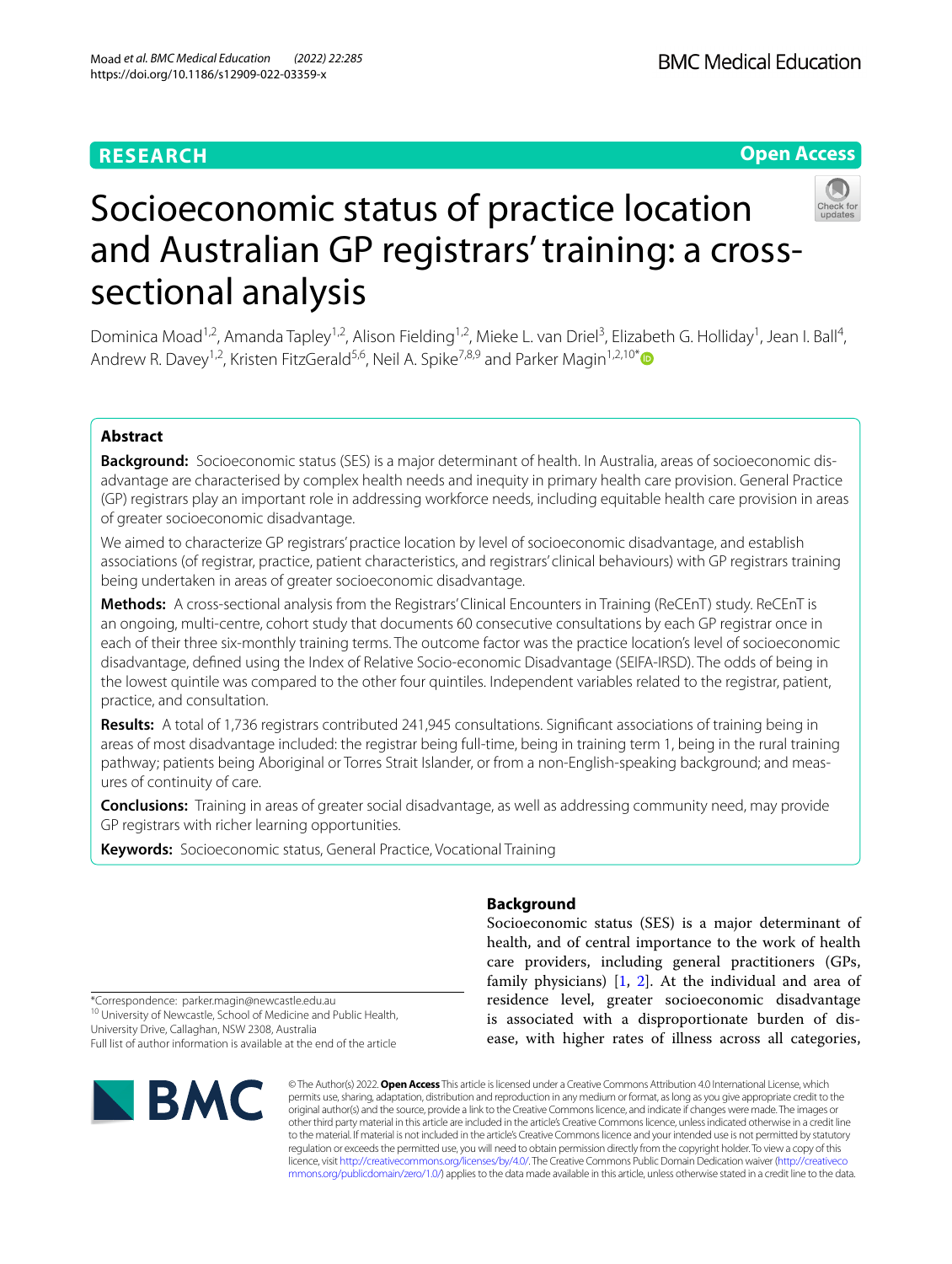particularly chronic diseases and multi-morbidity, and within a wider context of the concomitants of lower SES, including under- or unemployment, insecure housing, and poor social supports  $[3-5]$  $[3-5]$ . There are strong associations of residing in an area of greater socioeconomic disadvantage and disease risk factors, including smoking and poor nutrition, as well as lower uptake of preventative care including immunisations and health-screening  $[4-7]$  $[4-7]$ .

An adequate supply of primary care physicians attenuates disparities in health across socioeconomic status [[2\]](#page-8-1). But people in areas of greater socioeconomic disadvantage have increased difficulty accessing primary healthcare, including longer wait times and shorter consultation times, resulting in lower rates of patient enablement and patient satisfaction  $[3, 8-12]$  $[3, 8-12]$  $[3, 8-12]$ . This represents a manifestation of the 'inverse care law', where workforce shortages and maldistribution see those with the highest need of healthcare receiving the least care [[9,](#page-8-8) [13](#page-8-9)].

Thus, addressing SES-related health inequities relies on an ongoing workforce of adequately educated and trained general practitioners (GPs). The training period for GP registrars (specialist vocational trainees in general practice) provides an opportunity to infuence their future work practices as GPs, and can assist in preparing GPs to respond to the medical, psychological and social needs of the most socioeconomically disadvantaged within Australia's evolving primary health care system.

Clinical experience is fundamental in the adequate preparation of GP registrars for the complexities and challenges of future independent practice. Structural changes in junior hospital doctor clinical experience can limit pre-vocational exposure to factors critical to care of disadvantaged populations, including the comprehensive management of patients with chronic disease and multimorbidity. This makes it more important that registrars gain adequate exposure during vocational training [[14\]](#page-8-10).

It is therefore plausible that GP registrars training in areas of lower SES may beneft from a richer training experience, with increased exposure to higher levels of multimorbidity and more complex medical and psychosocial patient presentations. GPs practising in areas of socioeconomic disadvantage encounter higher rates of complex multi-morbidity and chronic disease, and may have a greater engagement in promoting preventative health care (through screening for biological and behavioural infuences on health) [\[3](#page-8-2)]. However, the potential educational benefts from training in areas of socioeconomic disadvantage have not been well-established or explored.

In addition to preparing registrars clinically, it is argued that government-funded GP training organisations bear a social obligation to acknowledge, and redress the inequality in healthcare across socioeconomic areas [[15](#page-8-11), [16\]](#page-8-12). Promoting training in high-needs areas provides both short- and long-term benefts [\[16](#page-8-12)]. By training in areas of socioeconomic disadvantage, GP registrars contribute to the current GP workforce in often-underserved areas, while obtaining a real world orientation to their social responsibilities as GPs.

The current exploratory study aimed to a) characterize GP registrars' practice location by level of socioeconomic disadvantage, and b) to establish associations of training in areas of greater socioeconomic disadvantage; including registrar, practice, and patient characteristics, and registrars' clinical behaviours.

# **Methods**

This cross-sectional analysis took place within the Registrars' Clinical Encounters in Training (ReCEnT) study.

## **ReCEnT**

ReCEnT is a cohort study of individual registrars' in-consultation clinical and educational experience. The complete methodology is described elsewhere [[17](#page-8-13)]. Briefy, GP registrars collect data once at approximately the midpoint in each of their three six-month mandatory general practice training terms, capturing demographic data, diagnoses, investigations/management, and educational training aspects of 60 consecutive patient consultations. The project is an intrinsic element of registrars' training, and is compulsory [[18](#page-8-14), [19\]](#page-8-15). Registrars may also provide informed written consent to their data being used for research purposes. From 2010 to 2015 it was conducted in Regional Training Providers (RTPs) across fve of Australia's six states and, from 2016 (after a reorganization of Australian GP vocational training), in three Regional Training Organizations (RTOs) in three Australian states and the Australian Capital Territory.

The number of registrars from participating RTPs/ RTOs consenting to use of ReCEnT for research purposes determined the sample size for this study.

## **Patient and Public Involvement**

Patients or members of the public were not involved as participants in this study.

# **Outcome factor**

The outcome factor was a measure of the registrar's practice location level of socioeconomic disadvantage. Practice location postcode was used to defne the practice Socio-Economic Index for Area Relative Index of Disadvantage (SEIFA-IRSD) which we determined to be the most appropriate of the SEIFA indexes for this research question  $[20]$  $[20]$ . The SEIFA -IRSD summarises a range of social and economic variables of an area to provide an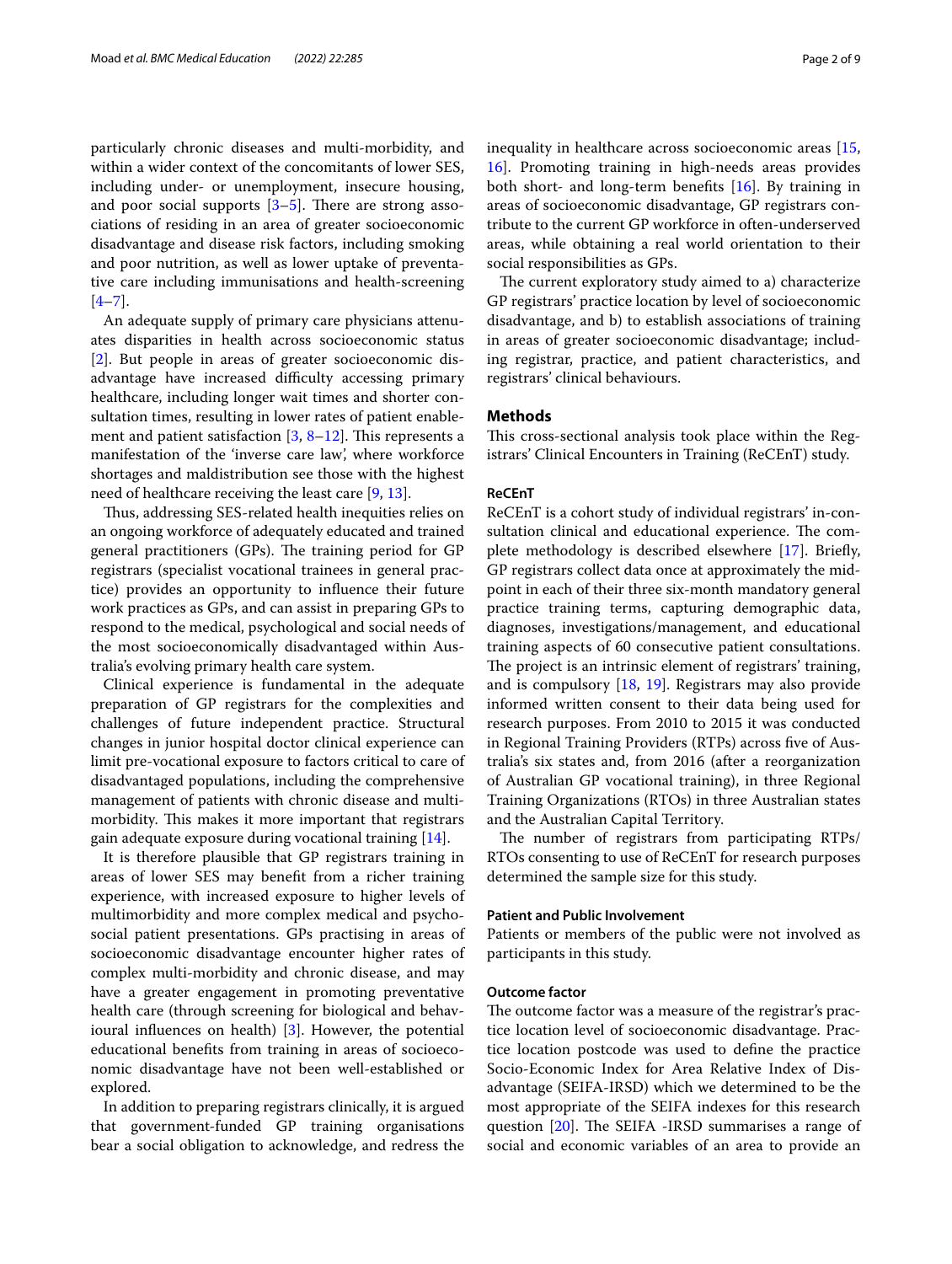index of relative disadvantage. While low income is the strongest indicator of disadvantage, additional variables include employment type/unemployment, education, rent repayments, disability, internet connection, and household relationships such as single parenting, separation, and divorce [[20\]](#page-8-16).

All GP training practices who to have participated in ReCEnT were ranked by SEIFA-IRSD. The ranked-by-SEIFA-IRSD practices were categorized to form fve quintiles, and then stratifed so the SEIFA-IRSD quintile of greatest disadvantage was compared to the other four quintiles.

#### **Independent variables**

Independent variables related to the registrar, patient, practice, consultation, and consultation outcomes.

Registrar variables included age, gender, full-time/parttime status, training term, place of medical qualifcation (Australia or International), training pathway, non-English speaking background, and whether the registrar had worked at the practice before.

Practice variables included practice size (number of full-time equivalent GPs, with practices with less than fve GPs categorised as small), geographic location (rurality) (using practice postcode to defne Australian Standard Geographical Classifcation-Remoteness Area, ASGC-RA) [[21\]](#page-8-17), training region, and bulk-billing policy (whether consultations are free to the patient).

Patient characteristics included age, gender, and whether the patient identifed as Aboriginal and/or Torres Strait Islander, was from a non-English speaking background, and was a continuing patient or was new to the practice, or to the registrar.

Consultation characteristics included consultation duration, number of problems/diagnoses managed, and whether the registrar sought information or assistance during the consultation (from their supervisor/ trainer, from a specialist, or from hard-copy or electronic sources), whether the problem was classifed as a chronic disease [\[22](#page-8-18)], if any procedures were performed, and if the patient was seen by a practice nurse.

Consultation outcomes included whether any imaging or pathology tests were ordered, whether any follow-ups were arranged, if any medications were prescribed, if any referrals were made, and if the registrar generated any learning goals during the consultation.

#### **Statistical Analysis**

This was a cross-sectional analysis. Analysis was performed on 16 rounds of data collected between 2010 and 2017. Individual regions contributed 2 to 17 rounds of data depending on when they entered the project and on continuity/discontinuity across the 2015-2016 restructure of Australian GP vocational training. The unit of analysis was the consultation.

The proportion of consultations in the lowest SEIFA-IRSD quintile was calculated with 95% Confdence Interval (CIs).

Univariate logistic regressions were undertaken to examine the relationships between the outcome factor and independent variables. Variables with a *P*-value of <0.20 were considered for inclusion in the multivariable logistic regression model. Logistic regression was used within the generalised estimating equations framework, to account for repeated measures within registrars. Once multivariable models were ftted, model reduction was assessed. Covariates not reaching p<0.20 in the multivariable model were tested for removal from the model. If the covariate's removal did not substantively change the resulting model (defned as any covariate in the model having a change in the efect size (odds ratio) of greater than 10%), the covariate was removed from the fnal model.

To examine diferent facets of our research question, three models were built, each with 'quintile of greatest socioeconomic disadvantage' as the dependent variable.

To examine the associations of a consultation being conducted in the greatest disadvantage quintile (i.e., lowest SEIFA-IRSD quintile), patient, practice and registrar independent variables were included in a multivariable regression model.

To examine how consultations conducted in the area of greatest disadvantage quintile difer from other consultations, the above variables were included in a second multivariable model along with the following additional variables: consultation duration, the number of problems addressed during the consultation, if chronic conditions were managed, and if any sources of information or advice were consulted.

To examine how outcomes of consultations in areas of the quintile of greatest disadvantage compared to those of other consultations, all variables from the previous models were included in a fnal multivariable model along with the following additional variables: if procedures were performed, follow-up organised, and whether learning goals were generated.

The rationale for building three models was that associations of a registrar's consultation being conducted in the lowest SEIFA-IRSD quintile practice will include patient, registrar and practice factors, but evaluation of these associations may be compromised by inclusion in the multivariable model of factors operating once the consultation is progressing. Similarly, evaluation of the content of the consultation may be compromised by the inclusion in this model of outcomes arising from the consultation.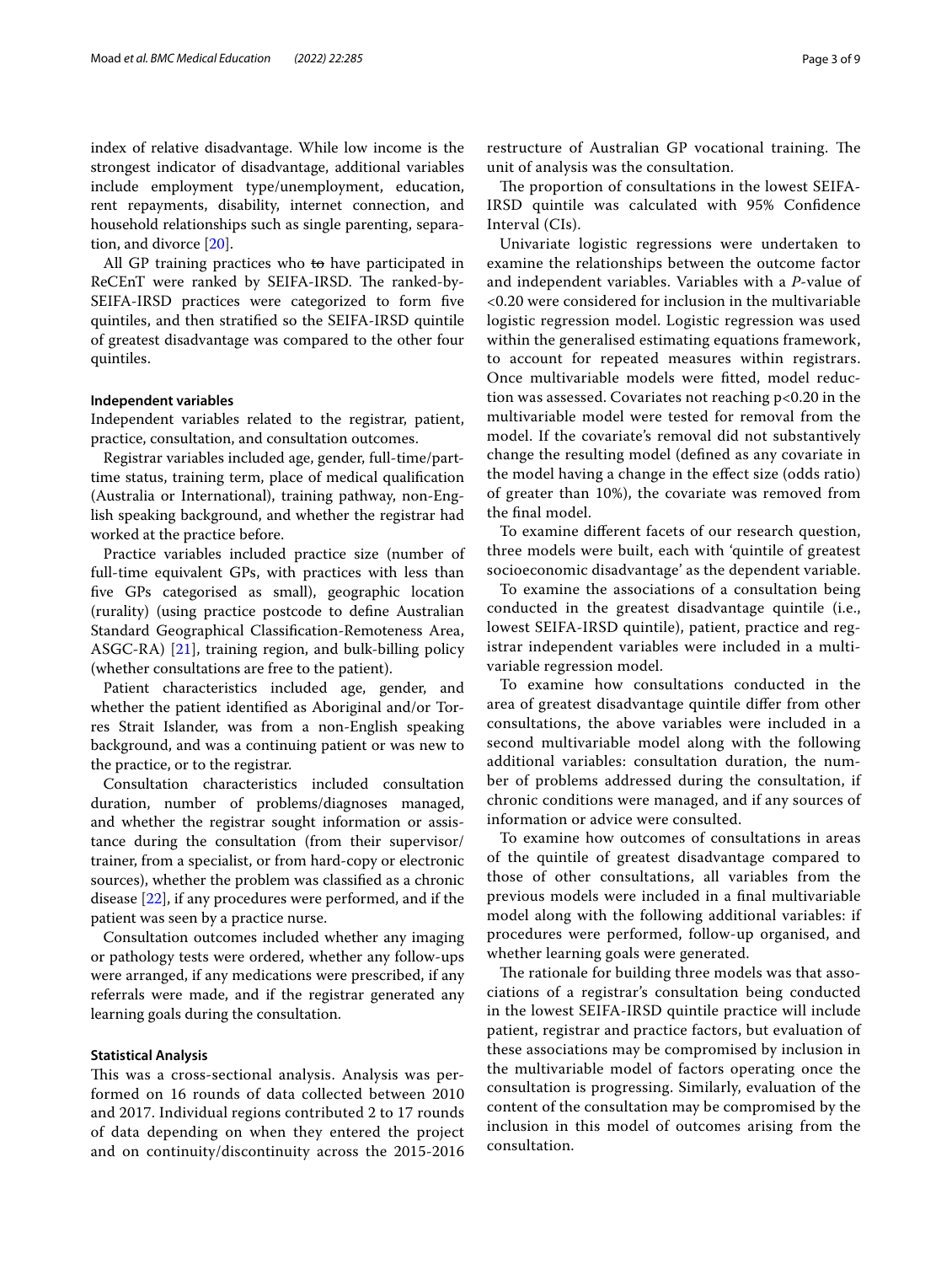Of the 29 covariates of interest, 24 were considered for inclusion in the multivariable model. However, 'region' and 'rurality', were subsequently removed from the model, due to high correlation of these variables with each other and with the outcome, causing instability of parameter estimates due to data sparsity and collinearity.

Variables were considered statistically signifcant if the *P*-value was <0.05.

Analyses were completed using Stata 13.1 (Statacorp, Texas, USA) and SAS version 9.4.

# **Ethics approval**

Ethics approval was from the University of Newcastle Human Research Ethic Committee, Reference H-2009-0323.

# **Results**

The analyses included 1,736 individual registrars (response rate 96.2%) contributing 241,945 consultations, of which 44,310 (18.3% [95% CI: 18.2-18.5]) were conducted in practices in the lowest SEIFA-IRSD quintile.

Characteristics of the registrars and their practices are shown in Table [1.](#page-3-0)

Characteristics associated with training in a practice in the lowest SEIFA-ISRD quintile versus the four highest quintiles are presented in Table [2.](#page-4-0)

Results of univariate and multivariable logistic regression models are presented in Table [3](#page-6-0).

## **Multivariable associations**

Statistically signifcant (at *p*<0.05 level) registrar-level multivariable associations of conducting a consultation in the lowest SEIFA-IRSD quintile practices included: the registrar working full-time (OR 0.48 [95% CI: 0.44, 0.52] for part-time work), being on the rural training pathway (OR 4.22 [95% CI: 2.06-8.65]), and to have worked at the practice before (OR 1.22 [95% CI: 1.13, 1.31]). Younger (OR 0.75 [95% CI: 0.72- 0.78] for each year) and less experienced (ORs 0.64 [95% CI: 0.60- 0.68] and 0.50 [95% CI: 0.46-0.54] for Terms 2 and 3, respectively, compared to Term 1) registrars were more likely to undertake training in practices of lowest SEIFA-IRSD quintile.

Statistically signifcant practice-level factors included small practice size (OR 3.62 [95% CI: 3.38- 3.87]) and routinely bulk-billing (OR 17.5 [95% CI: 16.1-19.0]). Signifcant patient-level associations included: the patient being of Aboriginal and Torres Strait Island background (OR 1.49 [95% CI: 1.23- 1.80]), of non-English speaking background (OR 2.89 [95% CI: 2.68-3.13]), having seen the registrar previously (OR 0.89 [95% CI: 0.84, 0.93] for being new to the registrar and OR 0.89 [95% CI: 0.81-0.97] for being new to the practice).

There were no significant multivariable consultationlevel or consultation-outcome associations.

<span id="page-3-0"></span>

|  |  |  |  |  | Table 1 Characteristics of participating registrars, including by round of data collection (registrar-round) |  |
|--|--|--|--|--|--------------------------------------------------------------------------------------------------------------|--|
|--|--|--|--|--|--------------------------------------------------------------------------------------------------------------|--|

| Registrar characteristics (n=1736)              |                       | n(%)           |
|-------------------------------------------------|-----------------------|----------------|
| Registrar gender                                | Female                | 1114(64.2)     |
| Qualified as doctor in Australia                | Yes                   | 1724 (82.5)    |
| Training Pathway                                | General               | 1277(74.1)     |
| Registrar-round characteristics ( $n=4072$ )    |                       |                |
| Registrar works full-time                       | Yes                   | 3077 (77.7)    |
| Age (years)                                     | Mean $\pm$ SD         | $32.4 \pm 6.1$ |
|                                                 | $\leq$ = 30           | 1825 (45.9)    |
|                                                 | $31 - 40$             | 1684 (42.3)    |
|                                                 | $41 - 50$             | 389 (9.8)      |
|                                                 | $51+$                 | 80(2.0)        |
| Training term                                   | Term 1                | 1614 (39.6)    |
|                                                 | Term 2                | 1469 (36.1)    |
|                                                 | Term 3                | 989 (24.3)     |
| Registrar worked at practice previously         | Yes                   | 994 (24.7)     |
| Practice routinely bulk bills                   | Yes                   | 894 (22.3)     |
| Practice Size (No. GPs working at the practice) | Small (1-4 GPs)       | 1427 (36.1)    |
|                                                 | Large $(5 + GPs)$     | 2527(63.9)     |
| Rurality                                        | Major city            | 2443 (60.2)    |
|                                                 | Inner regional        | 1024 (25.2)    |
|                                                 | Outer regional remote | 594 (14.6)     |
|                                                 |                       |                |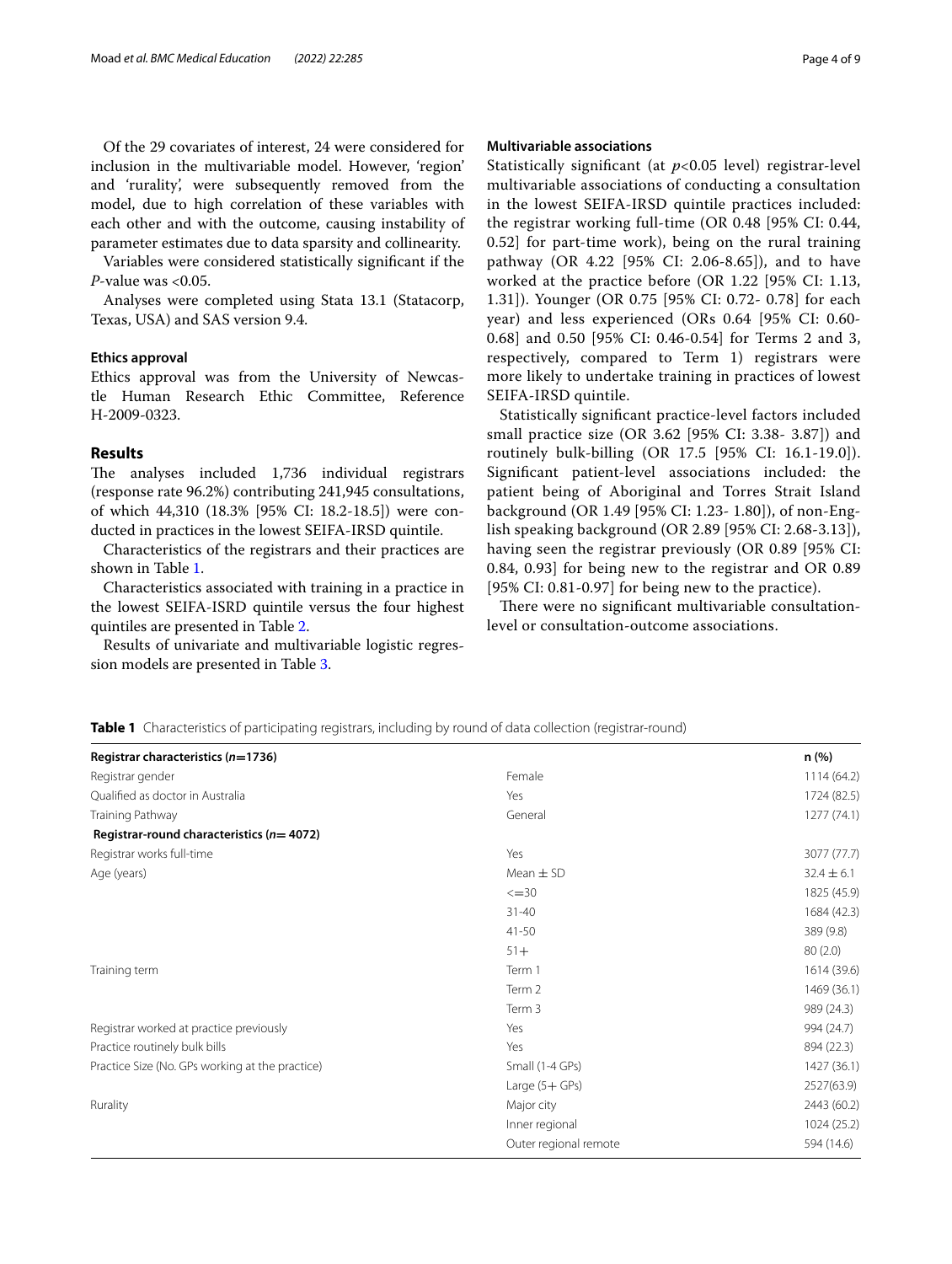# <span id="page-4-0"></span>**Table 2** Characteristics associated with lowest SEIFA-IRSD quintile<sup>a</sup> and highest 4 SEIFA-IRSD quintiles<sup>a</sup> (n=241,945)<sup>b</sup>

| Variable                              | Class            | Lowest quintile <sup>a</sup><br>n (%) | Highest 4 quintiles <sup>a</sup><br>n (%) | p       |
|---------------------------------------|------------------|---------------------------------------|-------------------------------------------|---------|
| <b>Registrar Variables</b>            |                  |                                       |                                           |         |
| Registrar gender                      | Male             | 18306 (41)                            | 70561 (36)                                | 0.064   |
|                                       | Female           | 26004 (59)                            | 127074 (64)                               |         |
| Registrar Full-Time or Part-Time      | Part-time        | 9488 (22)                             | 42851 (22)                                | < 0.001 |
|                                       | Full-time        | 33876 (78)                            | 149195 (78)                               |         |
| Training term                         | Term 1           | 19348 (44)                            | 76513 (39)                                | < 0.001 |
|                                       | Term 2           | 15661 (35)                            | 71614 (36)                                |         |
|                                       | Term 3           | 9301 (21)                             | 49508 (25)                                |         |
| Worked at practice previously         | No               | 31894 (73)                            | 147753 (76)                               | < 0.001 |
|                                       | Yes              | 11996 (27)                            | 47085 (24)                                |         |
| Qualified as doctor in Australia      | No               | 9075 (21)                             | 33516 (17)                                | 0.201   |
|                                       | Yes              | 34995 (79)                            | 162779 (83)                               |         |
| Pathway                               | General          | 30867 (70)                            | 149094 (76)                               | 0.181   |
|                                       | Rural            | 13145 (30)                            | 47289 (24)                                |         |
| Non English Speaking background       | No               | 9368 (21)                             | 30096 (15)                                | 0.01    |
|                                       | Yes              | 34762 (79)                            | 165988 (85)                               |         |
| Registrar age                         | mean (SD)        | 32(6)                                 | 32(6)                                     | < 0.001 |
| <b>Practice Variables</b>             |                  |                                       |                                           |         |
| Practice size                         | Small            | 20593 (47)                            | 64277 (34)                                | < 0.001 |
|                                       | Large            | 22770 (53)                            | 127297 (66)                               |         |
| Region                                | Region 1         | 7196 (16)                             | 57084 (29)                                | < 0.001 |
|                                       | Region 2         | 5628 (13)                             | 17844 (9)                                 |         |
|                                       | Region 3         | 11663 (26)                            | 18762 (9)                                 |         |
|                                       | Region 4         | 15775 (36)                            | 82700 (42)                                |         |
|                                       | Region 5         | 527(1)                                | 6489 (3)                                  |         |
|                                       | Region 6         | 3521 (8)                              | 14756 (7)                                 |         |
| Practice routinely bulk bills         | No               | 26883 (62)                            | 158480 (81)                               | < 0.001 |
|                                       | Yes              | 16647 (38)                            | 36595 (19)                                |         |
| Rurality                              | Major city       | 23291 (53)                            | 121805 (62)                               | < 0.001 |
|                                       | Regional/remote  | 21019 (47)                            | 75207 (38)                                |         |
| <b>Patient Variables</b>              |                  |                                       |                                           |         |
| Patient age group                     | $0 - 14$         | 6818 (16)                             | 35095 (18)                                | < 0.001 |
|                                       | 15-34            | 11976 (27)                            | 52934 (27)                                |         |
|                                       | $35 - 64$        | 16778 (38)                            | 72566 (37)                                |         |
|                                       | $65+$            | 8130 (19)                             | 34045 (17)                                |         |
| Patient gender                        | Male             | 17252 (40)                            | 75055 (39)                                | 0.015   |
|                                       | Female           | 26077 (60)                            | 117639 (61)                               |         |
| Aboriginal and Torres Strait Islander | No               | 40277 (98)                            | 183157 (99)                               | < 0.001 |
|                                       | Yes              | 889(2)                                | 2517(1)                                   |         |
| Non-English Speaking Background       | No               | 35225 (85)                            | 175804 (94)                               | < 0.001 |
|                                       | Yes              | 6371 (15)                             | 11115(6)                                  |         |
| Patient/practice status               | Existing patient | 19487 (45)                            | 77234 (40)                                | < 0.001 |
|                                       | New to registrar | 20838 (48)                            | 102124 (53)                               |         |
|                                       | New to practice  | 2910 (7)                              | 14067 (7)                                 |         |
| <b>Consultation Variables</b>         |                  |                                       |                                           |         |
| Sought assistance (any source)        | No               | 33095 (75)                            | 153168 (78)                               | < 0.001 |
|                                       | Yes              | 11215 (25)                            | 44467 (22)                                |         |
| Chronic problem                       | No               | 31631 (71)                            | 145957 (74)                               | < 0.001 |
|                                       | Yes              | 12679 (29)                            | 51678 (26)                                |         |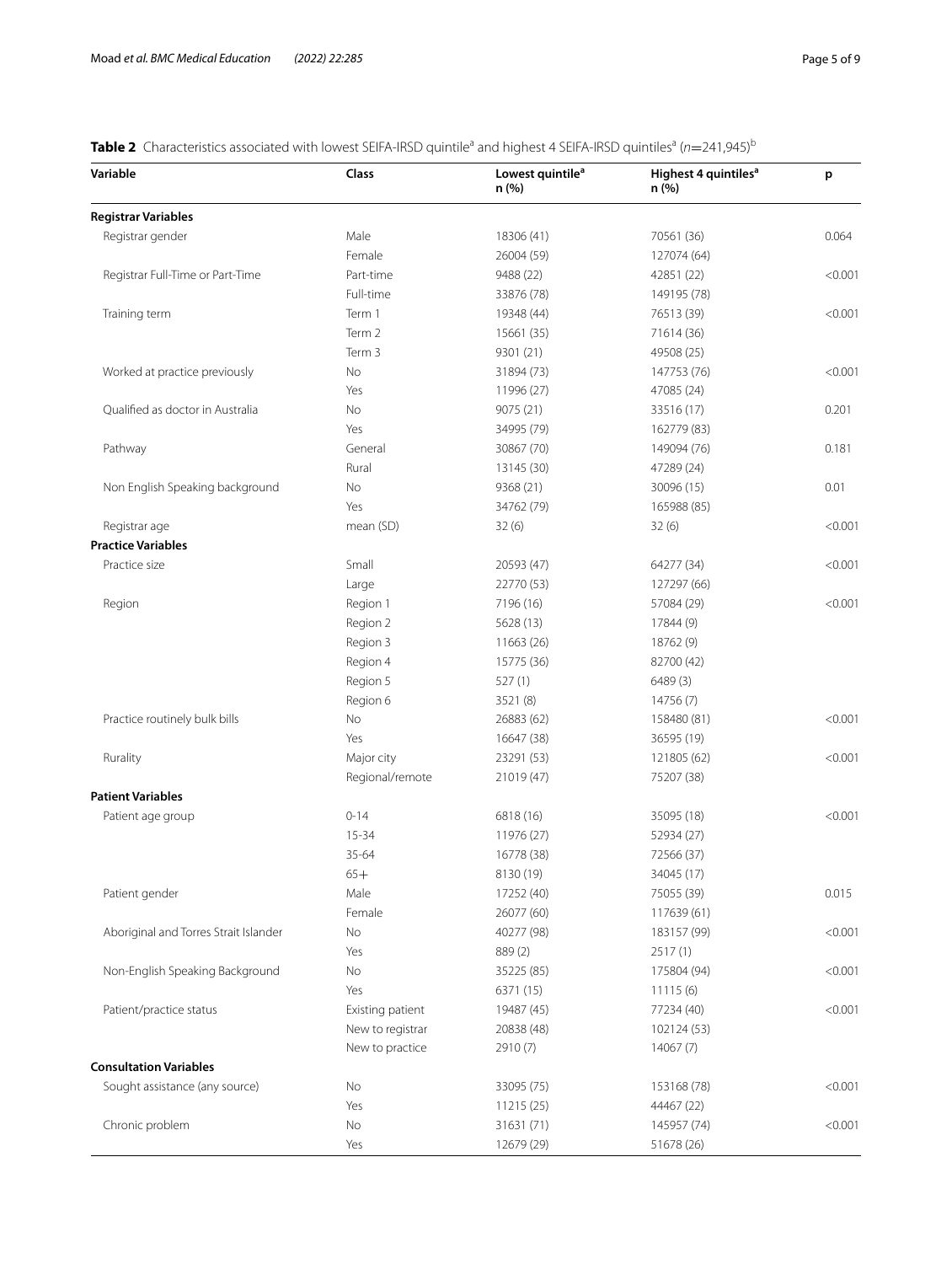## **Table 2** (continued)

| Variable                               | Class     | Lowest quintile <sup>a</sup><br>n (%) | Highest 4 quintiles <sup>a</sup><br>n (%) | p       |
|----------------------------------------|-----------|---------------------------------------|-------------------------------------------|---------|
| Procedure performed                    | <b>No</b> | 39529 (89)                            | 178213 (90)                               | 0.002   |
|                                        | Yes       | 4781 (11)                             | 19422 (10)                                |         |
| Seen by practice nurse                 | <b>No</b> | 39847 (90)                            | 177741 (91)                               | 0.719   |
|                                        | Yes       | 4215 (10)                             | 18504 (9)                                 |         |
| Consultation duration                  | mean (SD) | 18(9)                                 | 17(9)                                     | < 0.001 |
| Number of problems managed             | mean (SD) | 2(1)                                  | 2(1)                                      | < 0.001 |
| <b>Consultation Outcomes Variables</b> |           |                                       |                                           |         |
| Imaging ordered                        | <b>No</b> | 39405 (89)                            | 175527 (89)                               | 0.646   |
|                                        | Yes       | 4905 (11)                             | 22108 (11)                                |         |
| Follow-up ordered                      | <b>No</b> | 18096 (41)                            | 89785 (45)                                | < 0.001 |
|                                        | Yes       | 26214 (59)                            | 107850 (55)                               |         |
| Pathology ordered                      | <b>No</b> | 34649 (78)                            | 153738 (78)                               | 0.430   |
|                                        | Yes       | 9661 (22)                             | 43897 (22)                                |         |
| Medication prescribed                  | <b>No</b> | 18330 (41)                            | 84381 (43)                                | 0.276   |
|                                        | Yes       | 25980 (59)                            | 113254 (57)                               |         |
| Referral made                          | No        | 36744 (83)                            | 163768 (83)                               | 0.700   |
|                                        | Yes       | 7566 (17)                             | 33867 (17)                                |         |
| Learning goals generated               | No        | 31167 (73)                            | 145215 (76)                               | < 0.001 |
|                                        | Yes       | 11494 (27)                            | 45812 (24)                                |         |

a Quintile based on SEIFA-IRSD categorisation within the population of ReCEnT participating teaching practices.

<sup>b</sup> numbers may not add up to 241,945 due to missing data

# **Discussion**

# **Main Findings and comparison with existing literature**

While existing research into established GPs and GP registrars often examines socioeconomic status as a study variable, few studies focus on SES as the outcome factor. This study is therefore unique in highlighting key considerations for GP registrars training in practices in areas of socioeconomic disadvantage.

In this study, registrars who undertook training in areas of greater socioeconomic disadvantage had greater exposure to patient populations known to have a greater burden of chronic disease, multi-morbidity, and complex social needs. This included patients of Aboriginal and/or Torres Strait Islander background, and patients from a non-English-speaking background  $[5]$  $[5]$ . This is consistent with patient demographics of areas of greater socioeconomic disadvantage in Australia [\[23\]](#page-8-19).

GP registrar's continuity of care was also a theme of the results, with patients in more disadvantaged areas being more likely to have seen the registrar previously. The patient was also less likely to be new to the practice. And registrars in disadvantaged area practices were more likely to have worked at the practice previously. This cluster of fndings suggests continuity of care. Maintaining a relationship with a GP is an essential element to patient engagement and satisfaction [\[12](#page-8-7)], and is also recognised as of signifcant beneft for the registrar in preparing them for independent practice [\[24](#page-8-20)].

Registrars were also more likely to be on the rural pathway, which we have found previously to provide a more diverse clinical experience [\[25](#page-8-21)], and there was some evidence  $(p=0.057)$  for an association with more problems seen per encounter than in areas of higher SES. These fndings, along with the opportunity to treat patients from higher-needs groups and increased continuity of care, support the potential for a clinically richer training experience for registrars at practices in of greater socioeconomic disadvantage.

We also found that GP registrars in their frst training term were signifcantly more likely to work in areas of greater disadvantage than those in later terms. This suggests an educational 'immersion' in the rich training experience that these practices may offer. This may be similar to registrars being exposed to the rich learning environment of rural practice at the beginning of their training [[25](#page-8-21)].

## **Strengths and limitations**

A strength of this study is the generalisability of results. The ReCEnT study covers all categories of rurality and includes a comprehensive mix of SES areas. The large sample size and a high response rate  $[26]$  $[26]$ , as well as a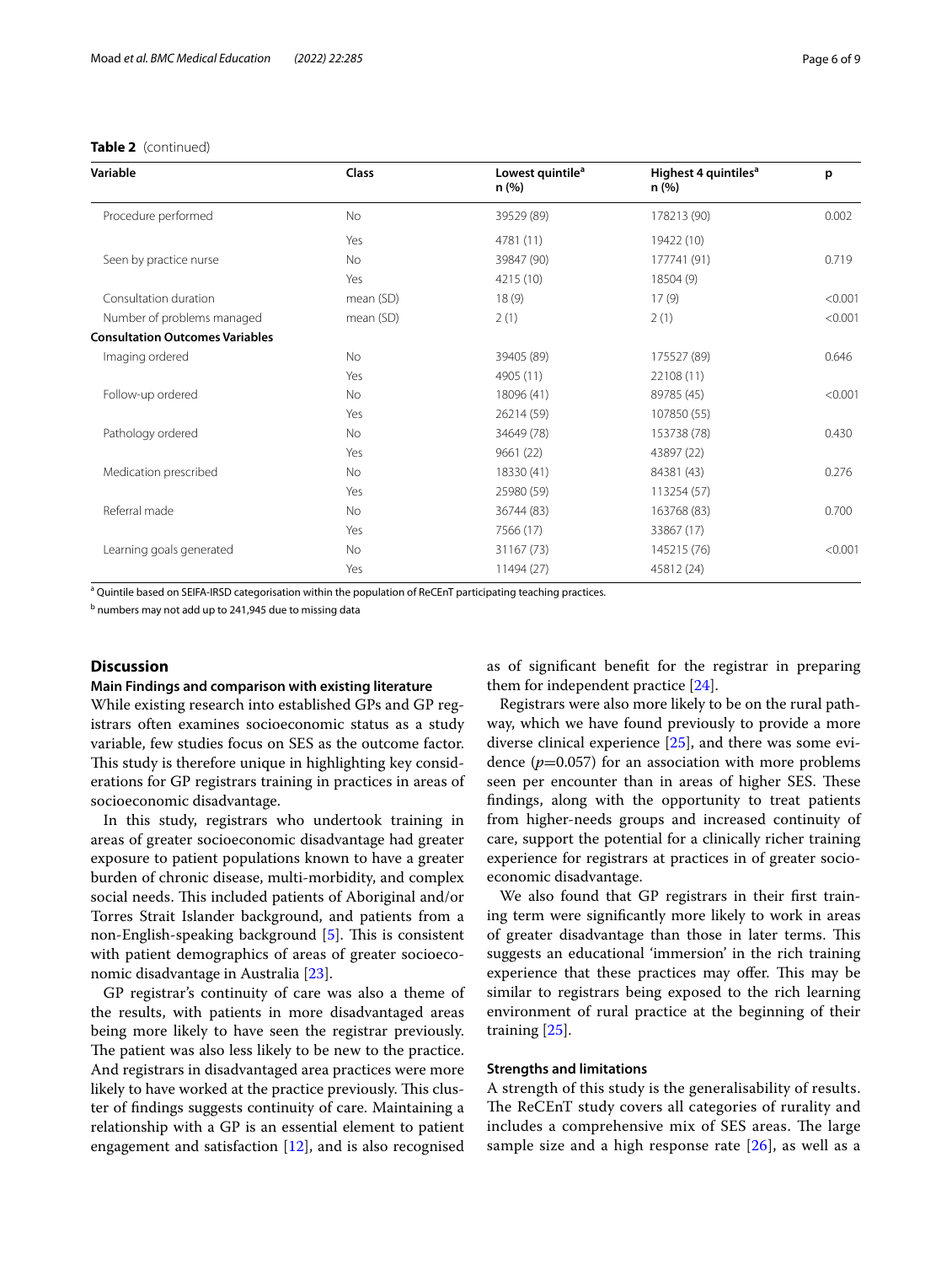<span id="page-6-0"></span>**Table 3** Associations of registrars' practice location socioeconomic status from univariate and multivariable logistic regression

|                                                                         |          |                  | <b>Univariate</b> |         | Adjusted            |        |
|-------------------------------------------------------------------------|----------|------------------|-------------------|---------|---------------------|--------|
| <b>Factor group</b>                                                     | Variable | Class            | OR (95% CI)       | p       | OR (95% CI)         | p      |
| Model i. Registrar, Practice and Patient Variables                      |          |                  |                   |         |                     |        |
| <b>Registrar Variables</b>                                              |          |                  |                   |         |                     |        |
| Non-English Speaking Background                                         |          | Yes              | 0.42(0.21, 0.81)  | 0.011   | 0.33(0.14, 0.76)    | 0.009  |
| Registrar Full-time or Part-time                                        |          | Part-time        | 0.56(0.53, 0.60)  | < .001  | 0.48(0.44, 0.52)    | < .001 |
| Pathway                                                                 |          | Rural            | 1.48 (0.83, 2.63) | 0.181   | 4.22 (2.06, 8.65)   | < .001 |
| Registrar age                                                           |          |                  | 0.65(0.63, 0.66)  | < .001  | 0.75(0.72, 0.78)    | < .001 |
| Registrar gender                                                        |          | Female           | 0.61(0.36, 1.03)  | 0.064   | 0.65(0.34, 1.22)    | 0.179  |
| Training term                                                           |          | Term 2           | 0.70(0.67, 0.73)  | < .001  | $0.64$ (0.60, 0.68) | < .001 |
| Referent: Term 1                                                        |          | Term 3           | 0.46(0.44, 0.48)  | < .001  | 0.50(0.46, 0.54)    | < .001 |
| Worked at practice previously                                           |          | Yes              | 0.74(0.70, 0.78)  | < .001  | 1.22(1.13, 1.31)    | < .001 |
| <b>Practice Factors</b>                                                 |          |                  |                   |         |                     |        |
| Practice routinely bulk bills                                           |          | Yes              | 13.8 (12.8, 14.7) | < .001  | 17.5 (16.1, 19.0)   | < .001 |
| Practice size                                                           |          | Small            | 3.75 (3.55, 3.95) | < .001  | 3.62 (3.38, 3.87)   | < .001 |
| <b>Patient factors</b>                                                  |          |                  |                   |         |                     |        |
| Patient Aboriginal or Torres Strait Islander                            |          | Yes              | 1.74 (1.48, 2.04) | < .001  | 1.49 (1.23, 1.80)   | < .001 |
| Patient Non-English Speaking Background                                 |          | Yes              | 3.70 (3.48, 3.94) | < .001  | 2.89 (2.68, 3.13)   | < .001 |
| Patient gender                                                          |          | Female           | 0.96(0.92, 0.99)  | 0.015   | 0.94(0.90, 0.99)    | 0.015  |
| Patient age group                                                       |          | $0 - 14$         | 0.86(0.81, 0.91)  | < .001  | 0.91(0.85, 0.98)    | 0.011  |
| Referent: 15-34                                                         |          | 35-64            | 1.02 (0.98, 1.07) | 0.350   | 1.10(1.04, 1.16)    | 0.001  |
|                                                                         |          | $65+$            | 0.97(0.92, 1.02)  | 0.262   | 1.05(0.98, 1.12)    | 0.195  |
| Patient/practice status                                                 |          | New to practice  | 0.86(0.80, 0.93)  | < .001  | 0.89(0.81, 0.97)    | 0.010  |
| Referent: Existing Patient                                              |          | New to registrar | 0.85 (0.82, 0.88) | < .001  | 0.89(0.84, 0.93)    | < .001 |
| Model ii. Registrar, practice, patient, and all consultation variables  |          |                  |                   |         |                     |        |
| <b>Consultation Variables</b>                                           |          |                  |                   |         |                     |        |
| Chronic problem                                                         |          | Yes              | 1.12(1.08, 1.17)  | < 0.001 | 1.04 (0.99, 1.10)   | 0.138  |
| Consultation duration                                                   |          |                  | 1.01(1.01, 1.01)  | < .001  | 1.00(1.00, 1.00)    | 0.878  |
| Number of problems managed                                              |          |                  | 1.08(1.05, 1.10)  | < .001  | 1.03 (1.00, 1.07)   | 0.057  |
| Procedure performed                                                     |          | Yes              | 1.09(1.03, 1.16)  | 0.002   | 1.07(0.99, 1.15)    | 0.101  |
| Sought help any source                                                  |          | Yes              | 1.10(1.05, 1.15)  | < .001  | 0.99(0.93, 1.05)    | 0.715  |
| Model iii. Registrar, practice, patient, and all consultation variables |          |                  |                   |         |                     |        |
| <b>Consultation Outcome Variables</b>                                   |          |                  |                   |         |                     |        |
| Learning goals generated                                                |          | Yes              | 1.11(1.06, 1.16)  | < .001  | 0.99(0.93, 1.05)    | 0.680  |

comprehensive list of relevant independent variables making for a fne-grained exploration of associations of practice SES are strengths.

Due to the cross-sectional nature of this study, however, we can only demonstrate associations, not causation.

A possible limitation of this study is the use of practice, as opposed to patients', geographic level of disadvantage. However, while practices themselves may see a mix of patients from all SES backgrounds, the focus of this study was to highlight the experiences of registrars within these practices overall, rather than with any individual patient.

A further limitation is that we have data only on the content of individual consultations. We do not have data on past medical or social history, or medicine regimens.

#### **Implications for policy and practice**

There were associations identified in this study that indicate a richer training experience for GP registrars who train in practices located in areas of greater socioeconomic disadvantage. These include associations with working with patients from groups with clinical complexity, and with markers of greater continuity of care. This may contribute to registrars' learning, as well as helping meet the current health care needs of disadvantaged areas (noting that registrars comprise 13% of Australia's general practice workforce (by headcount) [[27](#page-8-23), [28](#page-8-24)]). An implication is that registrars should be strongly encouraged to train in lower SES-areas.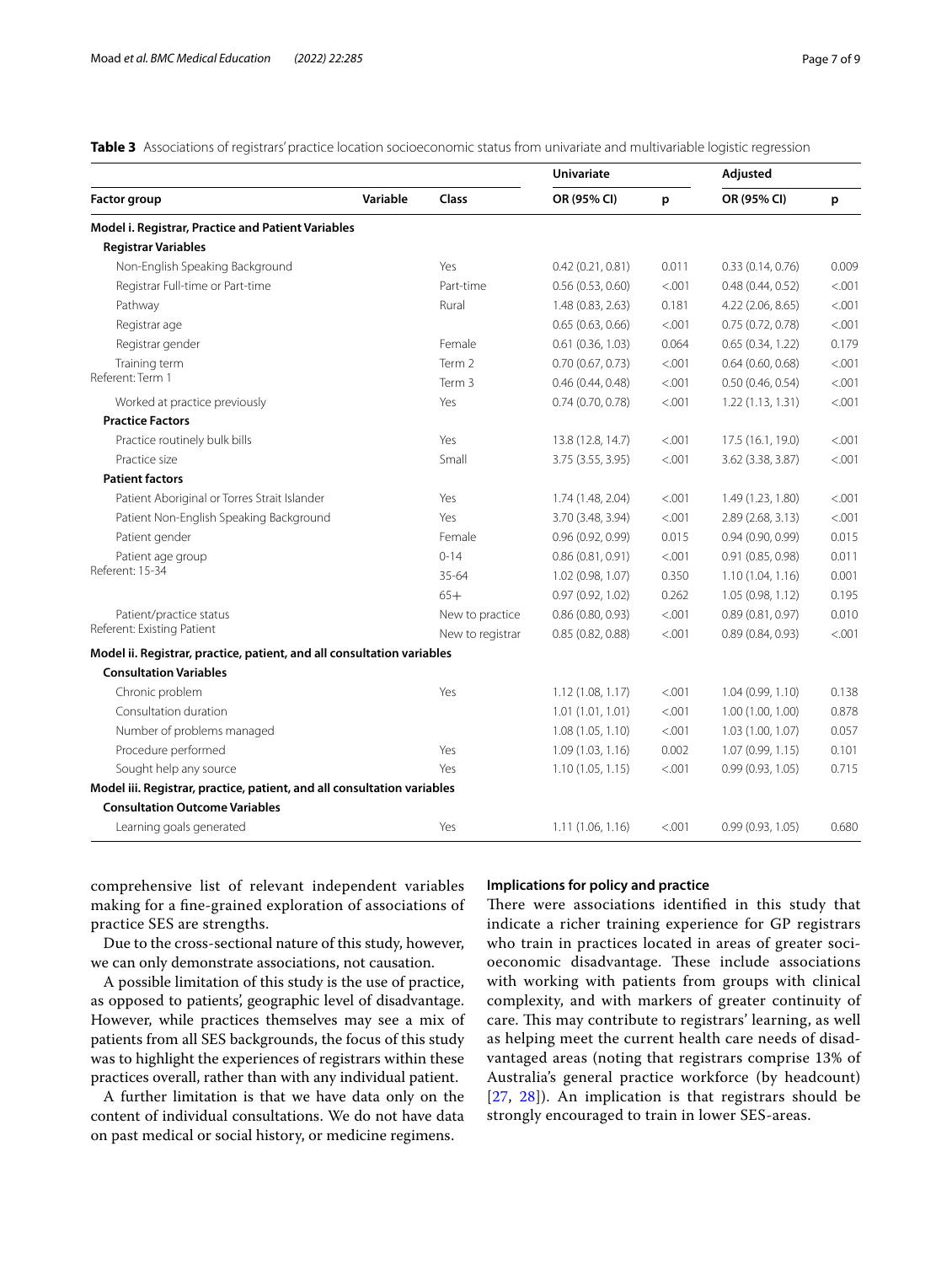It might be thought that early exposure to the richness and complexity of medicine in disadvantaged areas may, in itself, encourage registrars to continue to work in these areas, including post-Fellowship. Our fndings, however, of an association of later training term with less disadvantaged practice setting may suggest that registrars may move away from more disadvantaged practices during training (though our cross-sectional study cannot establish temporal patterns in registrars' practice location). If this is so, it may be a concern that this trend could continue into registrars' post-Fellowship choices of practice location. This may suggest attempts to address areas of high need, such as low socioeconomic disadvantage via GP vocational training, may be limited in rebalancing health equity and workforce issues beyond the immediate efect of vocational training time.

An additional consideration is that while we have found evidence of training in lower-SES areas providing a rich educational environment, this may also represent a clinically challenging environment (especially the challenges of complex multimorbid disease in socially complex contexts). That we have found that registrar experience in lower-SES areas is 'front-loaded' earlier in training may have implications for vocational GP training. Within the apprenticeship-like model of Australian GP vocational training, supervisor in-practice oversight of registrars' learning and practice is concentrated to greater support early in training. Given that structural approaches to redress the ratio of frst-term to later-term registrars in disadvantaged practices may be difficult to implement, our fndings suggest that front-loading of supervisory support could be even further resourced in disadvantaged areas.

#### **Implications for future research**

Future research is required to understand in greater detail the experiences of registrars in areas of greater socioeconomic disadvantage, and what infuence this has on their future placement and practice location choices. Careful consideration needs to be given to less experienced registrars training in areas of socioeconomic disadvantage, and what supports may be required if this pattern continues.

Further research of this area would assist in understanding the experiences of those working in disadvantaged areas, as well as the impact practice location SES has on the learning outcomes for GP registrars.

#### **Conclusion**

Our fndings suggest that GP registrars training in areas of greater socioeconomic disadvantage are exposed to a broader range of clinical and educational experiences and learning opportunities. Registrars should consider undertaking training in these areas to take advantage of the range of these experiences. The continued support of registrars working in these areas, and the encouragement of more senior registrars to work there, also has the potential to assist in addressing health inequity experienced within these communities.

#### **Acknowledgements**

We acknowledge the contribution of the GP registrars and practices of the participating Regional Training Organisations, GP Synergy, Eastern Victoria GP Training and General Practice Training Tasmania and of the previous participating Regional Training Providers.

#### **Authors' contributions**

DM devised the design of this analysis under the supervision of PM, AF & AT. AT, JB and EH analysed the data. DM drafted the manuscript. PM supervised the study progress. KF, NS, MvD & AD provided intellectual input to the study design and manuscript. All authors contributed to critical revision of the manuscript. All authors read and approved the manuscript prior to submission.

#### **Funding**

The ReCEnT project was funded from 2010 to 2015 by the participating educational organisations: General Practice Training Valley to Coast, the Victorian Metropolitan Alliance, General Practice Training Tasmania, Adelaide to Outback GP Training Program, and Tropical Medical Training, all of which were funded by the Australian Government. From 2016-2019, ReCEnT was funded by an Australian Department of Health commissioned research grant and supported by GP Synergy Regional Training Organisation. GP Synergy is funded by the Australian Government. From 2019 the project is funded by GP Synergy in collaboration with Eastern Victoria General Practice Training and Tasmanian General practice Training, both of which are funded by the Australian Government.

#### **Availability of data and materials**

The datasets analysed during the current study is not available due to the determination of the Human Research Ethics Committee.

#### **Declarations**

#### **Ethics approval and consent to participate**

The study was performed in accordance with the Declaration of Helsinki. Informed consent was obtained from all subjects. This project has ethics approval through University of Newcastle's Human Research Ethics Committee: H-2009-0323.

#### **Consent for publication**

Not applicable.

#### **Competing interests**

DM, PM, AF, AT & AD are employees of GP Synergy; KF is an employee of General Practice Training Tasmania; NS is an employee of Eastern Victoria General practice training. Other authors have no competing interest.

#### **Author details**

<sup>1</sup>The University of Newcastle, School of Medicine and Public Health, Callaghan, NSW, Australia. <sup>2</sup>GP Synergy, Regional Training Organisation, NSW & ACT Research and Evaluation Unit, Newcastle, NSW, Australia. <sup>3</sup>The University of Queensland Faculty of Medicine, Primary Care Clinical Unit, Brisbane, QLD, Australia. <sup>4</sup> Hunter Medical Research Institute, Clinical Research Design, IT and Statistical Support Unit (CReDITSS), New Lambton, NSW, Australia. University of Tasmania, School of Medicine, Hobart, TAS, Australia. <sup>6</sup>General Practice Training Tasmania (GPTT), Regional Training Organisation, Hobart, TAS, Australia. <sup>7</sup> Eastern Victoria General Practice Training (EVGPT), 15 Cato Street, Hawthorn, VIC 3122, Australia. <sup>8</sup>Monash University, School of Rural Health, Churchill, VIC 3842, Australia. <sup>9</sup> Department of General Practice, The University of Melbourne, Carlton, VIC 3053, Australia. <sup>10</sup>University of Newcastle, School of Medicine and Public Health, University Drive, Callaghan, NSW 2308, Australia.